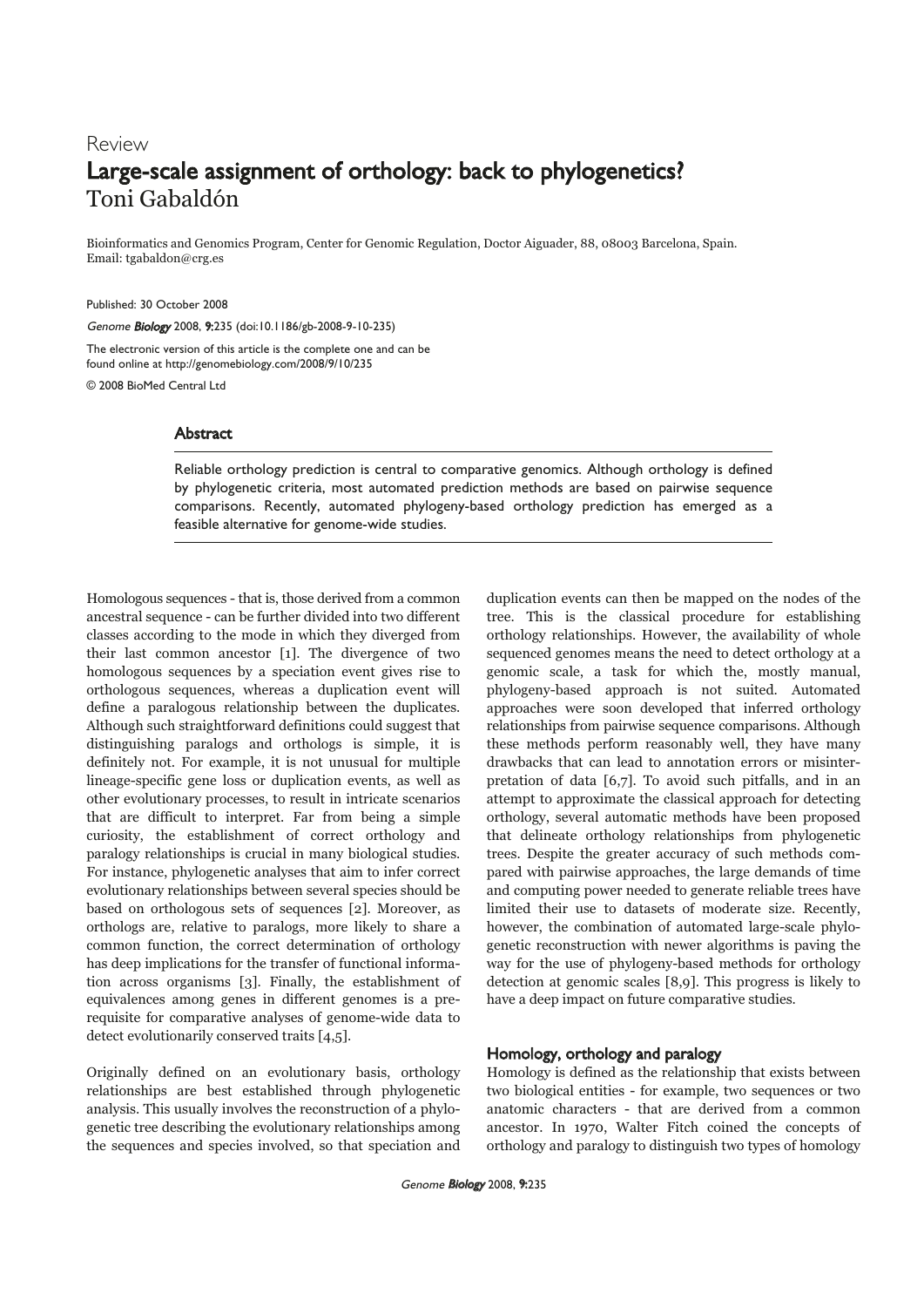relationships between biological sequences [1]. Orthologous sequences are those that derive by a speciation event from their common ancestor, whereas the origin of paralogous sequences can be traced back to a gene-duplication event. Despite this clear definition, orthology and paralogy are often misinterpreted by biologists. This is partly due to the fact that what may seem simple when comparing pairs of closely related species, easily gets complicated when wider groups of distantly related species are involved. It is sometimes wrongly claimed, for example, that only two sequences from the same species can be regarded as paralogs, or that two sequences from different species are orthologous to each other only if they perform the same biological function. I will briefly summarize here the main misunderstandings that can arise when dealing with properties of orthologous sequences (see [7] for a more thorough discussion), which are key to understanding why some of the methods discussed later would be more appropriate than others.

The first clarification is that orthology is a purely evolutionary concept, certainly related to, but not based on, the functionality of the sequences involved. All homologous proteins have a common ancestry and thus are expected to have similar three-dimensional structures and to perform related functions. But changes in functionality within a homologous family of proteins caused by sequence variation or contextdependency are not rare [10]. This is especially true in the case of paralogs, because processes of neo- or subfunctionalization may favor the retention of duplicate genes [11]. Orthologous sequences derived by speciation are, therefore, less prone to functional shifts but are definitely not free from them.

A second important point to note is that the orthology or paralogy relationship between two genes will extend to their descendants as they disperse by further speciation or duplication events. Thus, groups of orthologs, and not just pairs, may more adequately represent the ancestral relationships of the genes in a set of organisms. An important corollary of its definition is that orthology, in contrast to homology, is not transitive. If a gene A is orthologous to B and B to C, A and C are not necessarily orthologous to each other. For instance if A and C are related by a duplication event, they will be paralogous to each other while both being co-orthologous to B. This is best explained with a graphical example (Figure 1). The human tumor suppressor protein p53 belongs to a wider family of proteins that also includes p73 and p73L. The tree shown in Figure 1 depicts the evolutionary relationships among several metazoan members of the family, ranging from insects to mammals. As can be inferred from the tree, several duplications (nodes marked with gray circles) occurred at different periods. Most significantly, two consecutive duplications at the base of the vertebrates originated three sister groups (shadowed regions in the tree) that correspond to the p53, p73 and p73L subfamilies. Human p53 can be considered orthologous to the sequences in other vertebrates that cluster within the same

shadowed region, because they all derive by speciation events. Paralogous relationships can be drawn between human p53 and human p73 and p73L, because their common ancestral node always corresponds to a duplication node. The same reasoning can be used to infer paralogous relationships between any sequence within the p53 subfamily and those in the p73 and p73L subfamilies, even though they might not be encoded in the same genome, such as human p53 and mouse p73L. The only criteria to mark them as paralogs is the fact that they derived by the duplication of an ancestral gene. Human p53 is also orthologous to any of the two Ciona intestinalis sequences, because they diverged from a speciation node (marked with an arrow). Note that this is the only node that is important in defining their orthology relationship, and we do not consider the fact that, subsequent to that speciation, both lineages experienced duplication events. These later duplication events are, however, important to define other proteins at the same orthology level. In fact, human p53, p73 and p73L all are orthologous to any of the sequences in C. intestinalis because they diverged at the same speciation node. To accurately define the orthology relationships between human and C. intestinalis members of this family one should say that human p53, p73L and p73 are all co-orthologous to the two C. intestinalis proteins.

Yet another complication in defining orthology relationships among proteins is that they often comprise distinct domains that may have followed different evolutionary histories [12]. Such evolutionary chimeras can be created by fusion and recombination events between different genes and may lead to situations in which, for example, a single member of a given protein family has recently acquired a new domain through recombination with another family. In such cases the different domains should in principle be treated as independent evolutionary units and orthology relationships be delineated accordingly. Thus, in multidomain families, orthology relationships should be first established among core domains and then extended, where possible, to adjacent regions.

## Pairwise methods for orthology inference

The need to compare sets of genomic sequences has prompted the development of several automatic methods that infer orthology relationships from pairwise sequence comparisons. The first, and still most widely used, method for automatically establishing orthology relationships is based on the detection of best bi-directional best hits (BBH), also known as best reciprocal hits (BRH), which consists of the detection of pairs of sequences from different species that are, reciprocally, the best hit of each other in a sequence search [13] (Figure 2a). This operational definition of orthology is fairly adequate when comparing two closely related genomes. At larger evolutionary distances, however, the scenario becomes more complicated. By definition, the BBH approach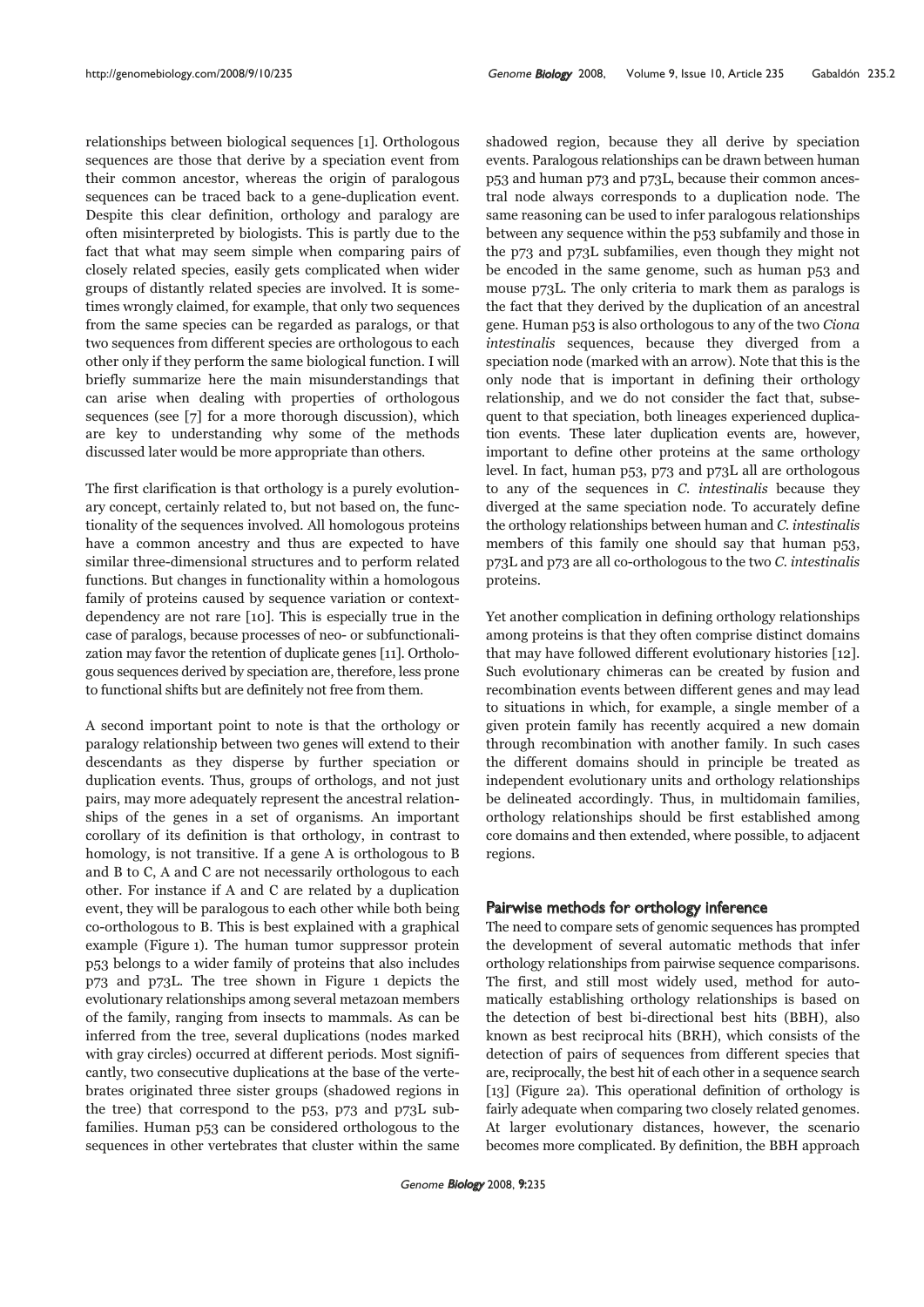

#### Figure 1

p53 phylogeny. Phylogenetic tree representing the evolutionary relationships among p53 and related proteins. Sequences were obtained from the p53 tree at phylomeDB [35] (entry code Hsa0012331). After selecting a group of representative sequences, a maximum likelihood tree was reconstructed using the same parameters used for the JTT tree in PhylomeDB. Shaded boxes indicate vertebrate members of the p53, p73 and p73L subfamilies. Duplication nodes are marked with a gray circle. The arrow indicates the speciation node that marks the bifurcation between urochordates and vertebrates.

can only account for one-to-one orthology relationships. Therefore, if gene duplications have taken place in any of the two compared lineages after their divergence, a one-to-many or a many-to-many relationship will be necessary to properly describe their orthology relationships. In such cases the BBH approach will miss many true orthologs.

To avoid these pitfalls and extend the procedure to multiple genome comparisons, Tatusov and colleagues introduced the concept of clusters of orthologous groups (COGs) [14] (Figure 2b). COGs are derived from the search for 'triangular' BBH relationships across a minimum of three species, and their subsequent combination into larger groups. This strategy has been followed by many groups and is the operational definition of orthology used by many databases such as EGO [15] and STRING [16].

Other extensions of the BBH approach include recent implementations such as Inparanoid [17] (Figure 2c) or OrthoMCL [18], which achieve higher sensitivity through sequence-clustering techniques that consider a range of BLAST scores beyond the absolute best hits. For instance, Inparanoid predicts paralogs resulting from lineage-specific duplications, which it calls 'in-paralogs', by including intraspecific BLAST hits that are reciprocally better than between-species BLAST hits. So, to a certain level, Inparanoid is able to include one-tomany and many-to-many relationships. Its limitation is that it is designed for comparing pairs of genomes only. OrthoMCL expands the procedure to comparisons of multiple genomes. It first uses a similar strategy to Inparanoid to define orthologous relationships between each pair of genomes. The comparisons of all possible pairs of genomes are represented as a graph in which the nodes represent genes and the edges represent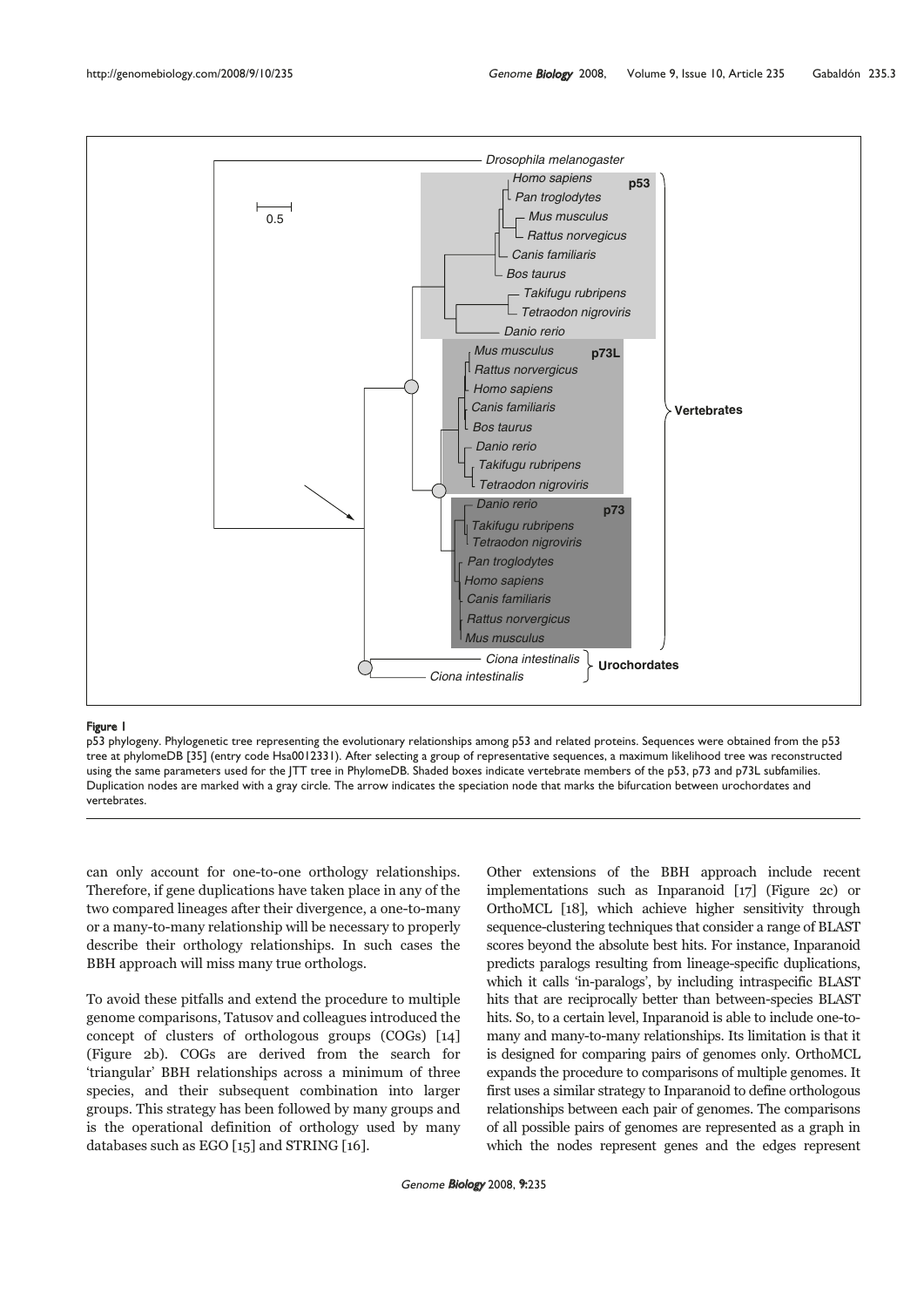

#### Figure 2

Orthology prediction methods. (a-c) Pairwise-based and (d,e) phylogeny-based methods. Circles of different colors indicate proteins encoded in genomes from different species. Black arrows represent reciprocal BLAST hits. Proteins within dashed ovals are predicted by the method to belong to the same orthologous group. (a) Best bi-directional hit (BBH). All pairs of proteins with reciprocal best hits are considered orthologs. Note that this method is unable to predict the othology with the yellow protein 2. (b) COG-like approach. Proteins in the nodes of triangular networks of BBHs are considered as orthologs (for example, green, red and yellow protein 1 in the example). New proteins are added to the orthologous group if they are present in BBH triangles that share an edge with a given cluster; for example, the gray protein will be added to the orthologous group because it forms a BBH triangle with the red and green proteins. Note that a BBH link with yellow protein 1 is not required. The COG-like approach can add additional proteins from the same genome if they are more similar to each other than to proteins in other genomes, or if they form BBH triangles with members of the cluster. This is not the case for yellow protein 2, which is, again, misclassified. (c) Inparanoid approach. This is similar to (a), but other proteins within a proteome (yellow protein 2 in this example) are included as 'in-paralogs' if they are more similar to each other than to their corresponding hits in the other species. (d) Tree-reconciliation phylogenetic approach. Duplication nodes (marked with a D) are defined by comparing the gene tree (small tree at the top) with the species tree (small tree at the bottom) to derive a reconciled tree (big tree on the right) in which the minimal number of duplication and gene loss (dashed lines) events necessary to explain the gene tree are included. In this case, both the yellow proteins are included in the orthologous group but the red and gray proteins are excluded. (e) Species-overlap phylogenetic approach. All proteins that derive from a common ancestor by speciation are considered members of the same orthologous group. Duplication nodes are detected when they define partitions with at least one shared species. A one-to-many orthology relationship emerges because of a recent duplication in the lineage leading to the yellow proteome.

orthology relationships. A Markov clustering algorithm (MCL) is then applied. In brief, OrthoMCL simulates random walks on the graph of orthology predictions to determine the transition probabilities among the nodes, that is, the probabilities that two nodes are connected in a random walk. The graph is partitioned into different orthologous groups on the basis of these probabilities.

Yet another type of method that cannot be strictly considered pairwise-based but that does not specifically build phylogenetic trees to define orthology, aims to refine previously made COGs. Generally, these methods organize clusters of orthologous genes into a hierarchical structure by using some evolutionary information. For instance, COCO-CL subdivides a given orthologous group on the basis of the correlation coefficient between their sequences, as inferred from a multiple sequence alignment [19]. In contrast, OrthoDB uses the information regarding the species to which a given sequence belongs, to organize an orthologous group in a hierarchy that is guided by the species tree [20].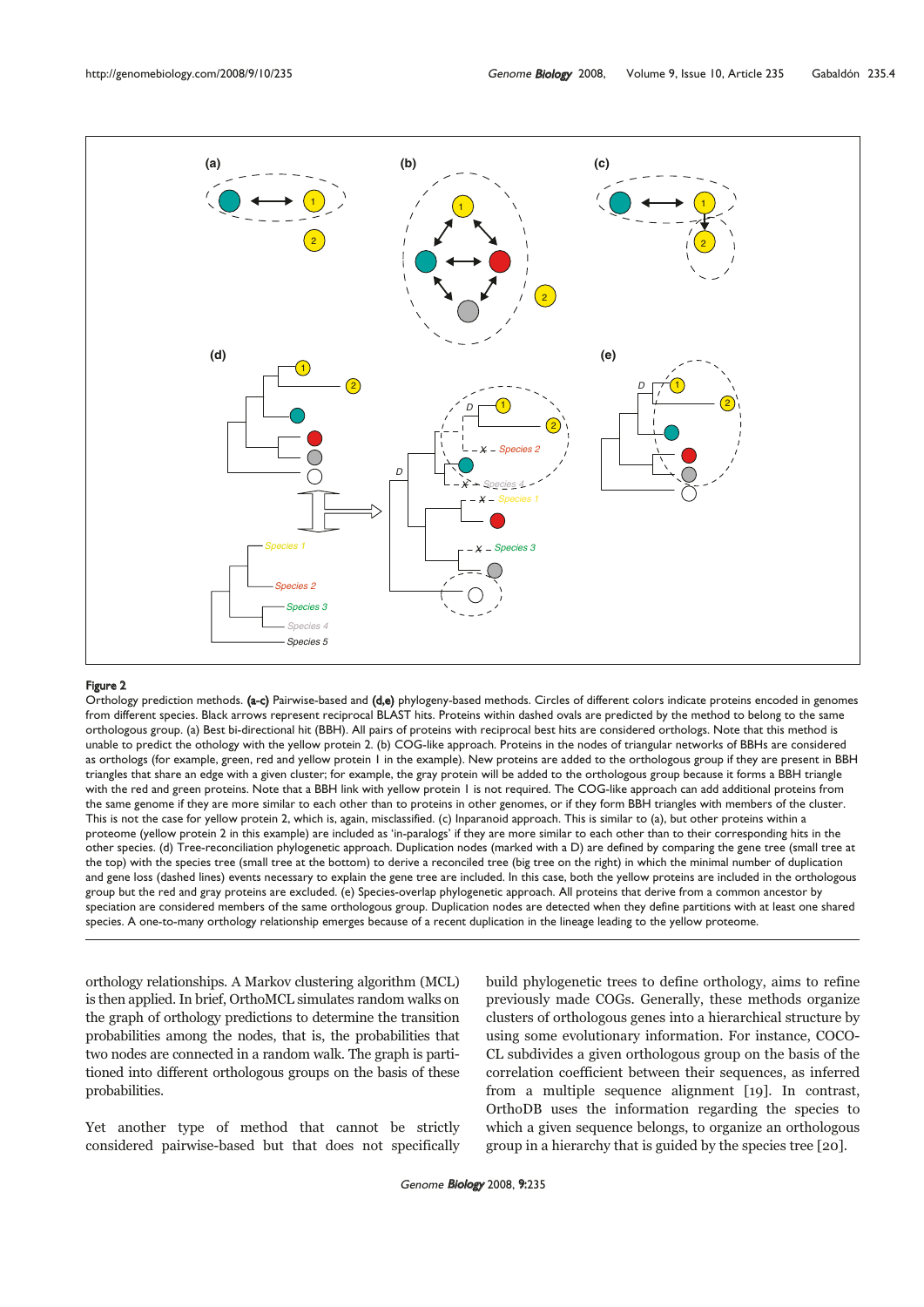# Phylogeny-based orthology inference in tree reconciliation

In the classical procedure for determining orthology relationships a phylogenetic tree is constructed from an alignment of homologous sequences and subsequently compared to a species tree. This comparison allows the geneticist to infer the events of gene loss and duplication that have occurred along the evolution of the sequence family considered. The first strategy for inferring such relationships automatically was proposed by Goodman and colleagues [21], who developed an algorithm for fitting a given gene tree to its corresponding species tree and inferring the minimum set of duplications needed to explain the data. This problem came to be known as 'tree reconciliation' (Figure 2d), and several other algorithms have been implemented that solve it efficiently [22-24]. These tree-based algorithms for orthology detection are very intuitive, as they simply implement automatically what an expert would do manually and, provided that correct species and gene trees are given, the algorithm will infer the correct orthology relationships. A number of databases have been developed that use such algorithms to derive orthology relationships from automatically reconstructed trees [25-27].

The main limitation of the tree-reconciliation method is that for many scenarios the species tree is not known with confidence. Moreover, it has been shown that another assumption of the tree-reconciliation problem, the correctness of the gene tree, is frequently violated [28]. In such cases, erroneous gene trees will inevitably led to incorrect orthology and paralogy assignments and the inference of many extraneous duplications and gene losses. As a result, these methods are very sensitive to slight variations in the topology or the rooting of the gene tree and, when applied at a large scale they perform similarly to and even worse than standard pairwise methods [29] and need manual curation [30]. Even if the gene tree is correctly reconstructed, it may not conform to the species tree in cases where horizontal gene transfer events have occurred. Such gene trees are hard to reconcile with the species tree and are often confused by apparent events of massive gene loss.

One possible solution to cope with the existing ambiguity in gene and species trees is to account for this uncertainty during the process of tree reconciliation. Some approaches consider the uncertainty of the different nodes of the gene tree as inferred from their bootstrap, or equivalent, values, and weight the gene loss and duplication events accordingly [31,32]. Another approach that tackles the uncertainty of both the gene and the species tree was recently proposed by the group of David Liberles [33]. This algorithm, called 'soft parsimony', modifies uncertain or poorly supported branches by minimizing the number of gene duplication and loss events implied by the tree. It starts by generating all possible rooted trees that can be derived from a given gene tree. Then the edges that have a support value under a given threshold are collapsed. Each tree is subsequently reconciled with the species tree, which can include multifurcations at unresolved nodes, and the number of duplications is computed. If more than one tree minimizes the necessary duplications, these are compared in terms of the number of gene losses implied. Finally, the collapsed nodes are reconstituted.

Soft parsimony is able to solve the most obvious errors arising from tree reconciliation, which normally implies a multitude of gene losses and duplications. It also allows the use of species trees with unresolved nodes, which usually better represent what we really know about relationships within most phylogenetic groups. Nevertheless, these algorithms still need a certain level of resolution in the species trees and have a number of underlying assumptions that should be taken into account. For instance, the scenario with the minimal number of losses and gene duplications is not necessarily the real one, as losses and duplications can be rampant in some cases [34]. Furthermore, the number of iterations and tree-reconciliation steps that these methods involve may limit its use in large-scale datasets.

# Species-overlap methods

Yet another way out of the problem of ambiguity in species and gene trees is to consider the gene tree topology in a very relaxed way and minimize the need to know the true evolutionary relationships of species. This approach is followed in recent algorithms that are based on the level of overlap between the species encountered within a tree. Basically, these algorithms examine the level of overlap in the species connected to two related nodes to decide whether their parental node represents a duplication or speciation event (Figure 2e). They assume that a node represents a duplication event if it is ancestral to two tree-partitions that contain sets of species that overlap to some degree. Conversely, if the two partitions contain sets of species that are mutually exclusive, the node is considered to represent a speciation event. The only evolutionary information that such algorithms require is that needed to root the tree so that a polarity (ancestors to descendants) between the internal nodes is defined.

One such algorithm has been used in the prediction of all orthology and paralogy relationships for all human genes and their homologs in 38 other eukaryotic species [8]. The reason for using this type of algorithm was its speed and the high degree of topological diversity observed in the human phylome, something that would have resulted in many wrong assignments if a reconciliation algorithm had been used. This orthology-prediction methodology is now implemented in all phylomes deposited at PhylomeDB [35]. Van der Heijden and colleagues implemented a species-overlap algorithm in a program called LOFT (Levels of Orthology From Trees) [36]. Besides predicting orthology relationships between genes in a phylogenetic tree, LOFT assigns a hierarchy to the orthology relationships. Similar to the